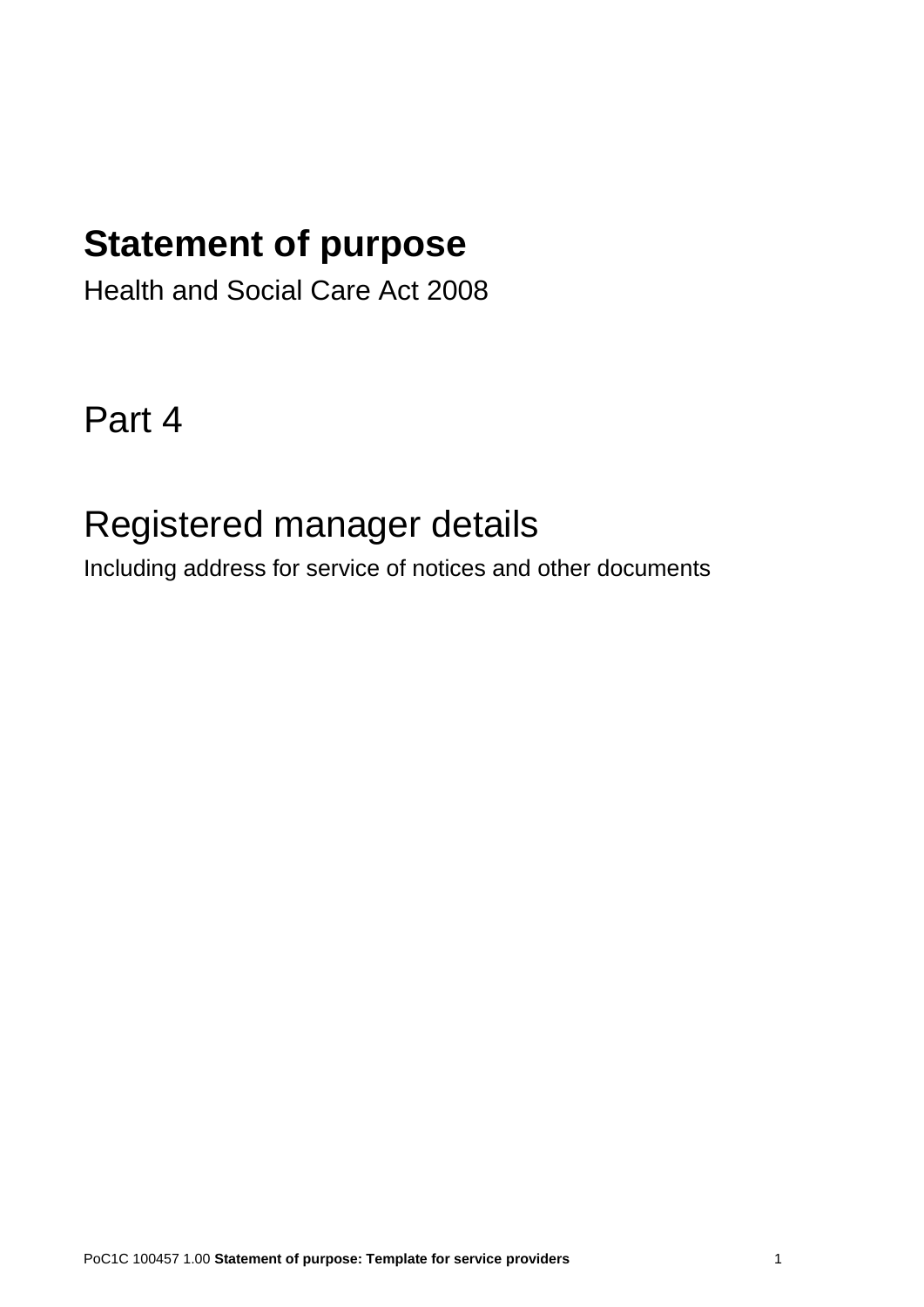| The information below is for | of a total of: |  | Managers working for the |
|------------------------------|----------------|--|--------------------------|
| manager number:              |                |  | provider shown in part 1 |

#### **1. Manager's full name** DR ABDUL KARIM ZUBAIRU

| 2. Manager's contact details         |                   |  |  |  |
|--------------------------------------|-------------------|--|--|--|
| <b>Business address</b>              | 11 Norwood Avenue |  |  |  |
|                                      |                   |  |  |  |
| <b>Town/city</b>                     | Southport         |  |  |  |
| <b>County</b>                        | Merseyside        |  |  |  |
| Post code                            | PR97EG            |  |  |  |
| <b>Business telephone</b>            | 01704 226973      |  |  |  |
| Manager's email address <sup>1</sup> |                   |  |  |  |
| sam.muir@nhs.net                     |                   |  |  |  |

 $1$  Where the manager has agreed to service of notices and other documents by email they will be sent to this email address. This includes draft and final inspection reports on all locations where they manage regulated activities.

Where the manager does not agree to service of notices and other documents by email they will be sent by post to the provider postal business address shown in Part 1 of the statement of purpose. This includes draft and final inspection reports on all locations.

*Please note:* CQC can deem notices sent to manager(s) at the relevant email or postal address for service in this statement of purpose as having been served, as described in Sections 93 and 94 of the Health and Social Care Act 2008. The address supplied must therefore be accurate, up to date, and able to ensure prompt delivery of these important documents to registered managers.

#### **3. Locations managed by the registered manager at 1 above**

(Please see part 3 of this statement of purpose for full details of the location(s))

### **Name(s) of location(s) (list)** Percentage of time

spent at this location